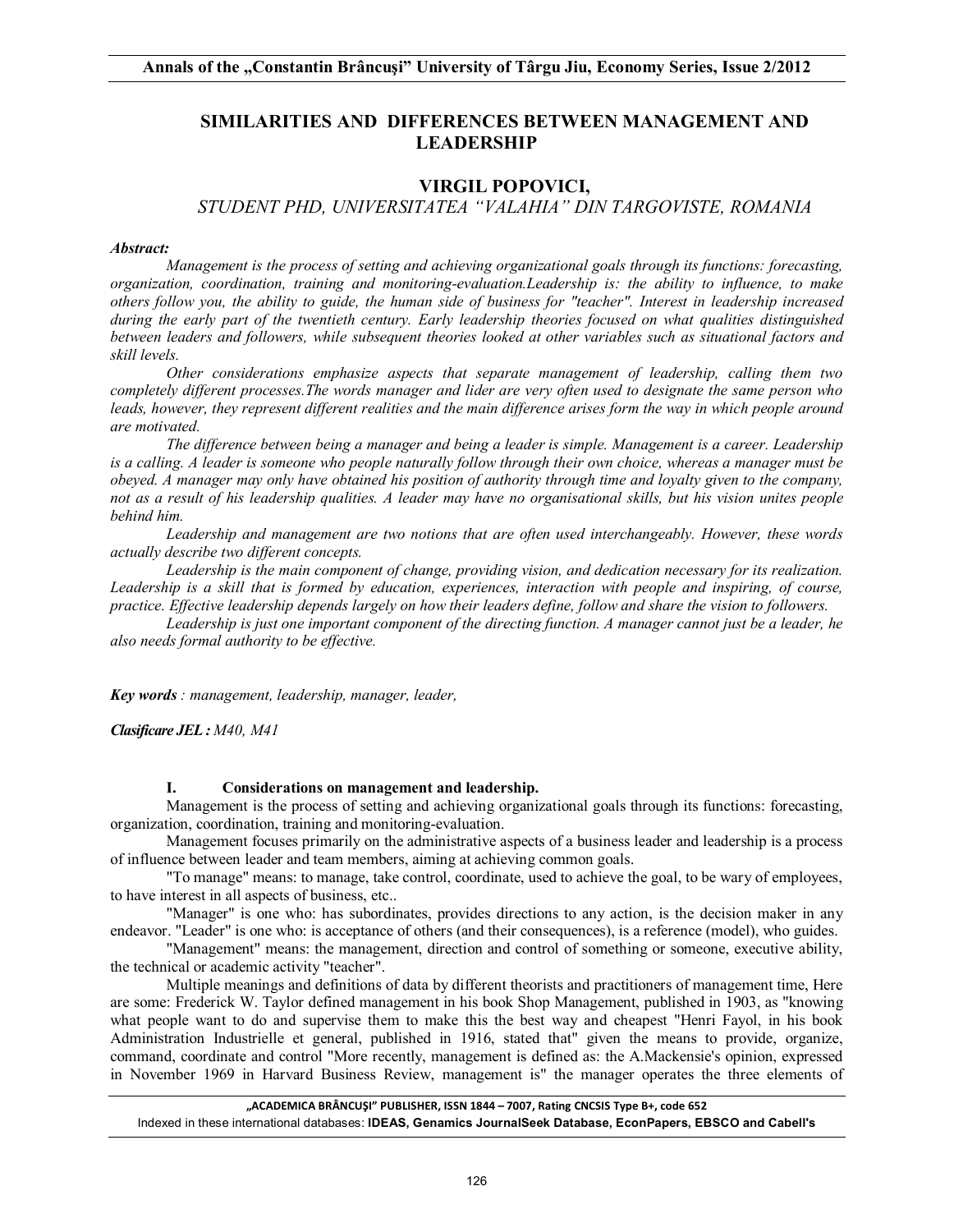fundamental -, ideas, things and people -; making the other objectives "Peter Drucker believes that management is equivalent to" people management ", the term" management "is just a euphemism for" chief ". "The main and perhaps the only task is to mobilize energy management unit for meeting known and defined tasks", and test success, says Drucker, is to "achieve high efficiency and adapt to external changes."

"A guide (to lead) means: to show the way, method, to influence, to persuade, to model.

"Leadership" is: the ability to influence, to make others follow you, the ability to guide, the human side of business for "teacher".

Leadership is "the ability to influence some persons and groups, directing their efforts in completing organizational objectives" **[1]**

We find in everyday life that some people are following others for various reasons known only to them. If we start from a simple example, met in organizing an event, a conference, we find a person holding a series of so called qualities of leadership, can tell others what to do and simultaneously give them respect, but also to earn their respect.

Great many theories assume that the capacity for leadership is inherent – that great leaders are born, not made. These theories often portray great leaders as heroic, mythic and destined to rise to leadership when needed. The term "Great Man" was used because, at the time, leadership was thought of primarily as a male quality, especially in terms of military leadership. Learn more about the great man theory of leadership.

Similar in some ways to "Great Man" theories, trait theories assume that people inherit certain qualities and traits that make them better suited to leadership. Trait theories often identify particular personality or behavioral characteristics shared by leaders. If particular traits are key features of leadership, then how do we explain people who possess those qualities but are not leaders? This question is one of the difficulties in using trait theories to explain leadership.

Interest in leadership increased during the early part of the twentieth century. Early leadership theories focused on what qualities distinguished between leaders and followers, while subsequent theories looked at other variables such as situational factors and skill levels. While many different leadership theories have emerged, most can be classified as one of eight major types:

*Contingency theories of leadership* focus on particular variables related to the environment that might determine which particular style of leadership is best suited for the situation. According to this theory, no leadership style is best in all situations. Success depends upon a number of variables, including the leadership style, qualities of the followers and aspects of the situation.

*Situational theories* propose that leaders choose the best course of action based upon situational variables. Different styles of leadership may be more appropriate for certain types of decision-making.

*Behavioral theories of leadership* are based upon the belief that great leaders are made, not born. Rooted in behaviorism, this leadership theory focuses on the actions of leaders not on mental qualities or internal states. According to this theory, people can *learn* to become leaders through teaching and observation.

*Participative leadership theories* suggest that the ideal leadership style is one that takes the input of others into account. These leaders encourage participation and contributions from group members and help group members feel more relevant and committed to the decision-making process. In participative theories, however, the leader retains the right to allow the input of others.

*Management theories*, also known as transactional theories, focus on the role of supervision, organization and group performance. These theories base leadership on a system of rewards and punishments. Managerial theories are often used in business; when employees are successful, they are rewarded; when they fail, they are reprimanded or punished. Learn more about theories of transactional leadership.

*Relationship theories*, also known as transformational theories, focus upon the connections formed between leaders and followers. Transformational leaders motivate and inspire people by helping group members see the importance and higher good of the task. These leaders are focused on the performance of group members, but also want each person to fulfill his or her potential. Leaders with this style often have high ethical and moral standards.

Theorists in the field have associated from the beginning the leadership with the capacity of a person to lead, existing in this sense four true statements:

a. To lead you have to influence others.

b Where there are leaders there are people who follow them.

c Leaders tend to come forth especially in times of need.

d Leaders always know what they want to achieve and why.

A first conclusion that has to be remebered is that leaders have and should have skills to influence beliefs and feelings of others.

**"ACADEMICA BRÂNCUŞI" PUBLISHER, ISSN 1844 – 7007, Rating CNCSIS Type B+, code 652**

Indexed in these international databases: **IDEAS, Genamics JournalSeek Database, EconPapers, EBSCO and Cabell's**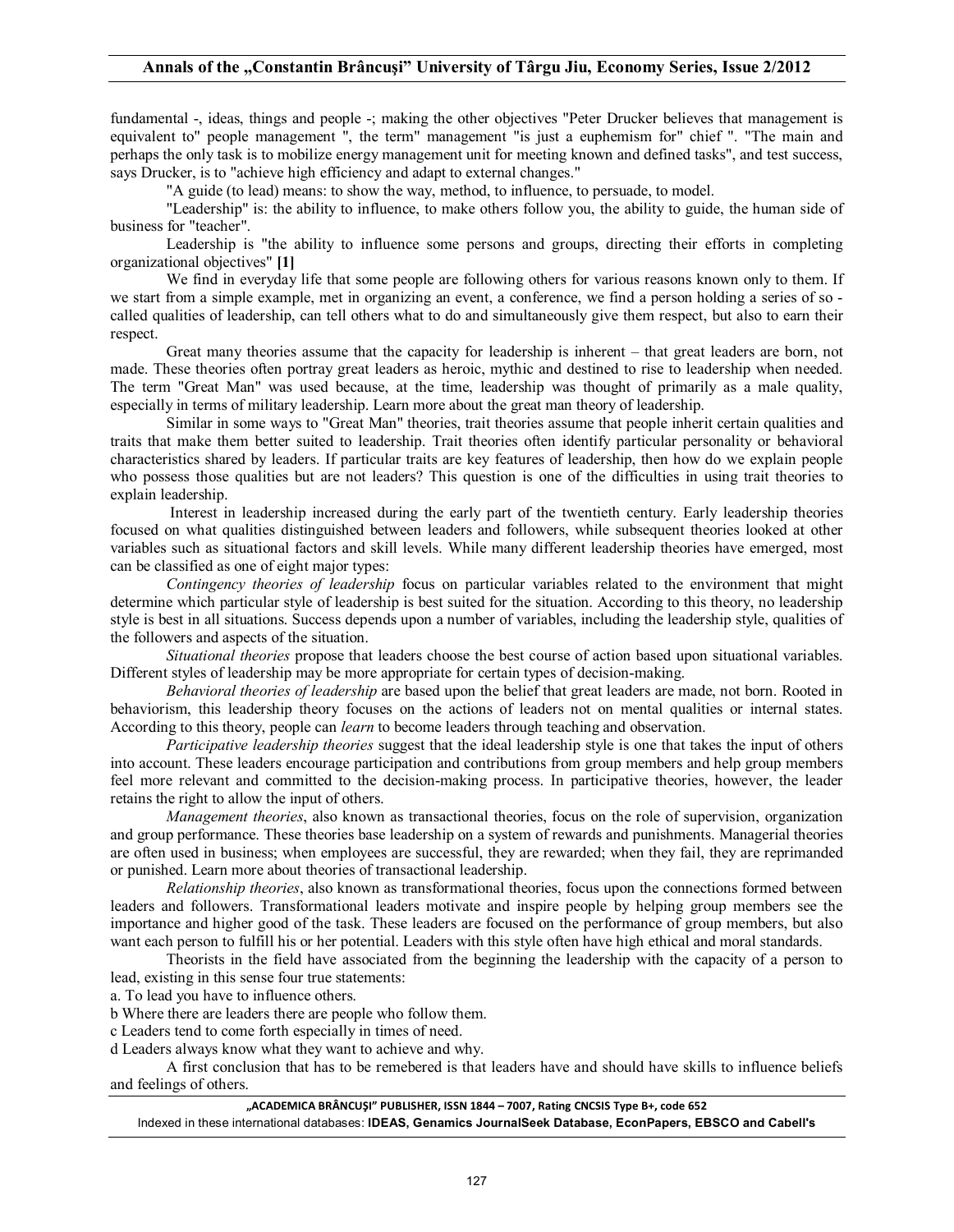Being a leader is a personal thing, but not all managers can be leaders or all leaders can be managers.

Things are better made by managers and good things are made by leaders.

It is undeniable that the terms management and leadership are highly interrelated, very often being used interchangeably. Concerns about explaining and understanding the phenomenona of leadership have emerged in the early 1900s, the first studies of L.M.Terman (1904) on the characteristics of successful leaders.

In terms of the first concerns about the phenomenon of leadership, they focused on personal characteristics of successful leaders, continuing listing the functions and activities that the leader meets.

Nowadays, the phenomenon of leadership is appreciated as a complex group dynamics process, meaning a dynamic process of organizing and coordinating a group, in a specific organizational context in order to undertake tasks or goals. For example, the phenomenon called leadersip manifested mainly in the army (Alexander the Great, Genghis Khan, etc.), or in communities in certain circumstances (Moses), religious (Jesus, Buddha, Mohammed, etc.). And today is manifested in different areas: state politics, sport, business etc. The main area in which the manifestation of lidership is wanted is business. In the activity of an organization they met with the conclusion that the implications of the phenomenona "TEAM" and "LEADER" brings about a superior performance. Managers want to win also the title of leader. Note the two labels: manager and leader. They are found in any organization where there is a hierarchy. Manager vs. Leader.

In this context, leadership as a phenomenon automatically assumes and exercises influence and includes these two processes: leadership and management.

Some approaches consider that these two processes overlap, meaning that they can be assimilated to the notion of leading, leadership and management reflecting the same meaning.

Other considerations emphasize aspects that separate management of leadership, calling them two completely different processes.

The words manager and lider are very often used to designate the same person who leads, however, they represent different realities and the main difference arises form the way in which people around are motivated.

Goals, arguments, methods used by the leaders were very different. We notice a common attribute: persuasion - its ability to persuade and influence. Therefore most discussions on this topic are on the origin of the phenomenon: native or acquired.

Here the opinions are divided. Some consider this ability as obviously native; others say you can learn how to be a leader.

In the view of P. Drucker, "Leadership is the ability to raise human vision to a broader horizon, to bring the efficiency of human activity to higher standards and also the ability to form personalities, transcending beyond its usual boundaries that limit it". **[2]**

#### **II. Classifications of managers and qualities of a good manager .**

The need for good managers is not going away. It is intensifying. With 'flatter' organizations and selfdirected teams becoming common; with personal computers and networks making information available to more people more quickly; the raw number of managers needed is decreasing. However, the need for good managers, people who can manage themselves and others in a high stress environment, is increasing.

Ask anyone and they'll tell you. There's a difference between managers and leaders. The difference between being a manager and being a leader is simple. Management is a career. Leadership is a calling.

You don't have to be tall, well-spoken and good looking to be a successful leader. You don't have to have that "special something" to fulfill the leadership role.

What you have to have is clearly defined convictions - and, more importantly, the courage of your convictions to see them manifest into reality. Only when you understand your role as guide and steward based on your own most deeply held truths can you move from manager to leader.

A leader is someone who people naturally follow through their own choice, whereas a manager must be obeyed. A manager may only have obtained his position of authority through time and loyalty given to the company, not as a result of his leadership qualities. A leader may have no organisational skills, but his vision unites people behind him.

Managers think incrementally, whilst leaders think radically. *"Managers do things right, while leaders do the right thing."*. **[3]**

This means that managers do things by the book and follow company policy, while leaders follow their own intuition, which may in turn be of more benefit to the company. A leader is more emotional than a manager . *"Men are governed by their emotions rather than their intelligence"* . **[4]**

This quotation illustrates why teams choose to follow leaders.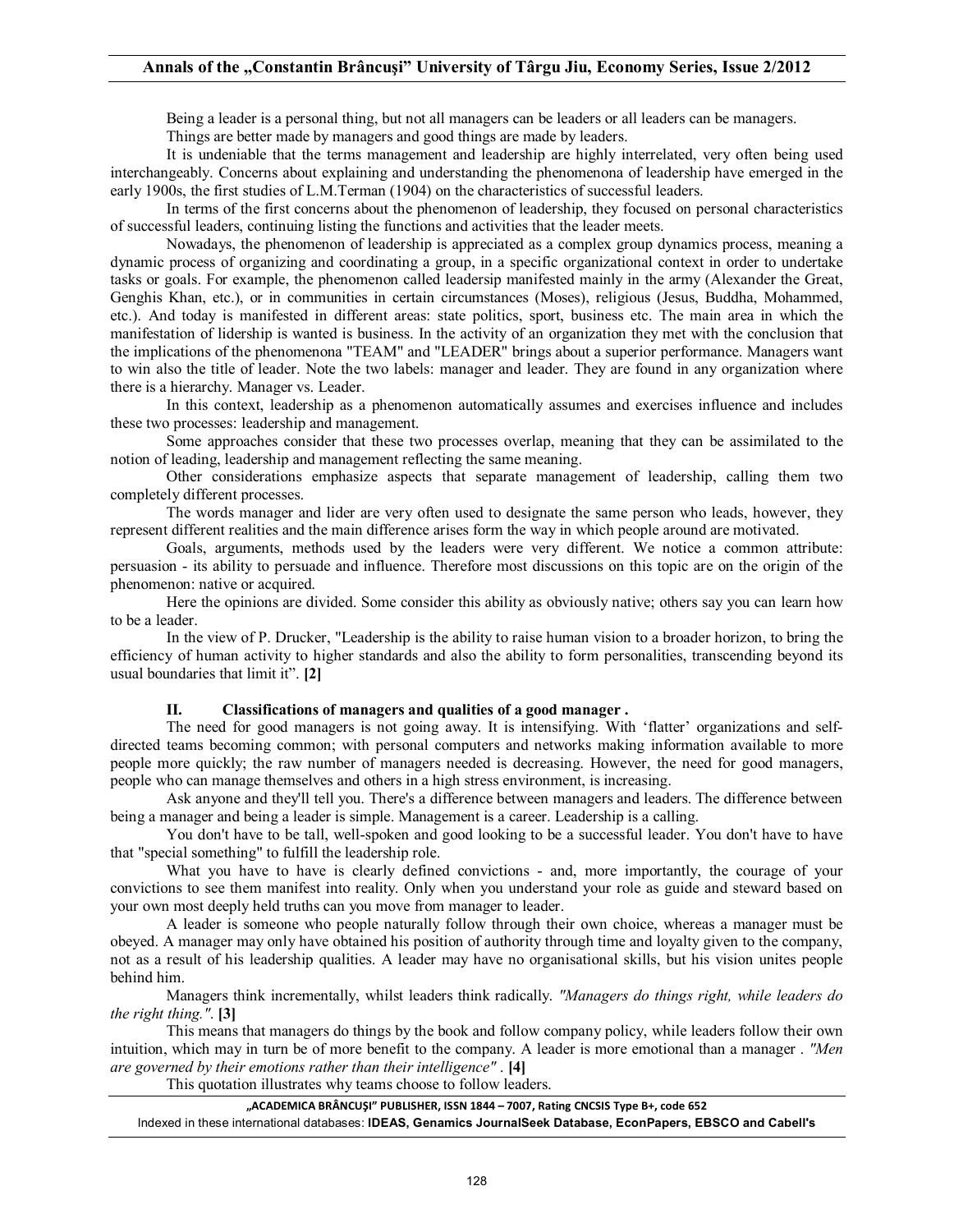In the commercial companies from our country and the state administrated companies we diferentiate during the current period three types of managers:

- Authoritarian Manager that emphasise on hierarchical relations of subordination, and secondarily on the delegation and consultation with subordinates, sometimes to mask some gaps in training.

The decrease in initiative and creativity is dued to the pleasure of exercising the granted powers, combined with a certain lack of understanding and friendly approaching the subordinates.

- Participatory managers require tact and attachment; they are well trained in management, but also in the group activity area, easily establishing human contact. They place great emphasis on providing a relaxed work environment, suited to positive personal development of subordinates.

- Participatory-authoritarian manager is formed by combining the other two types of managers. During the transition to a market economy in the commercial companies and state administrated companies, this type of leader is most common.

A good leader uses all three styles, depending on what forces are involved between the followers, the leader, and the situation. Some examples include:

-Using an authoritarian style on a new employee who is just learning the job. The leader is competent and a good coach. The employee is motivated to learn a new skill. The situation is a new environment for the employee.

-Using a participative style with a team of workers who know their job. The leader knows the problem, but does not have all the information. The employees know their jobs and want to become part of the team.

-Using a delegative style with a worker who knows more about the job than you. You cannot do everything and the employee needs to take ownership of her job! In addition, this allows you to be at other places, doing other things.

-Using all three: Telling your employees that a procedure is not working correctly and a new one must be established (authoritarian). Asking for their ideas and input on creating a new procedure (participative). Delegating tasks in order to implement a new procedure (delegative).

While there are several Team Leadership models, Hill's Team model is perhaps one of the better known ones as it provides the leader or a designated team member with a mental road map to help diagnose team problems, and then take appropriate action to correct team problems. **[5]**

This Team Leadership model is built on a number of research projects:

After the general features of the responsibilities fulfilled, managers can be:

- Senior managers (top managers, senior managers);

- Middle managers;
- First line managers (supervisors);

- Populist manager which is characterized by:

Populist managers lack a strategic management; turn to large loans in order to solve some wage requirements, but which result in, violation of fundamental correlations between economic indicators (productivity, average wage).

Authoritarian managers have a strong personality and authoritative experience, he is correct, severe, strict, serious in fornt of the employees, pays special attention to problems of restructuring but is uninterested in social issues, he agrees with resignation in case it is impossible for him to exercise his managerial style and aims to maximize profit,

The incompetent manager is relatively corruptible, does not have a realistic strategy, lacks initiative and courage to take risks, dissatisfies everyone and manifests inadaptability to ambient changes

In contrast with the incompetent manager, the participatory- reformist manager believes that restructuring is possible on the go by providing a partnership of employees, demonstrates an innovative spirit, creative, courageous in taking risks, high capacity to lead, flexibility in situations of crisis or conflict to which he adds preventive measures to avoid them. Conciliatory manager has skills in conflict situations, compromising between the two trends considered comments, has survival strategies and skillful leadership, from day to day and achieves average performances in both cases;

The leading task is defined as a complex activity that aims to the improvement of people's efforts in the work process. Exercising the management process requires the existence of persons who carry out management process specific activities, these people are called, managers.

There are different opinions regarding the definition of a manager (management framework).

P.Drucker believe that their managers are so-called leaders and specialists and others who make decisions to influence the enterprise activity, except it but the foreman. P.Bolinet says a leader is a person who get results through others.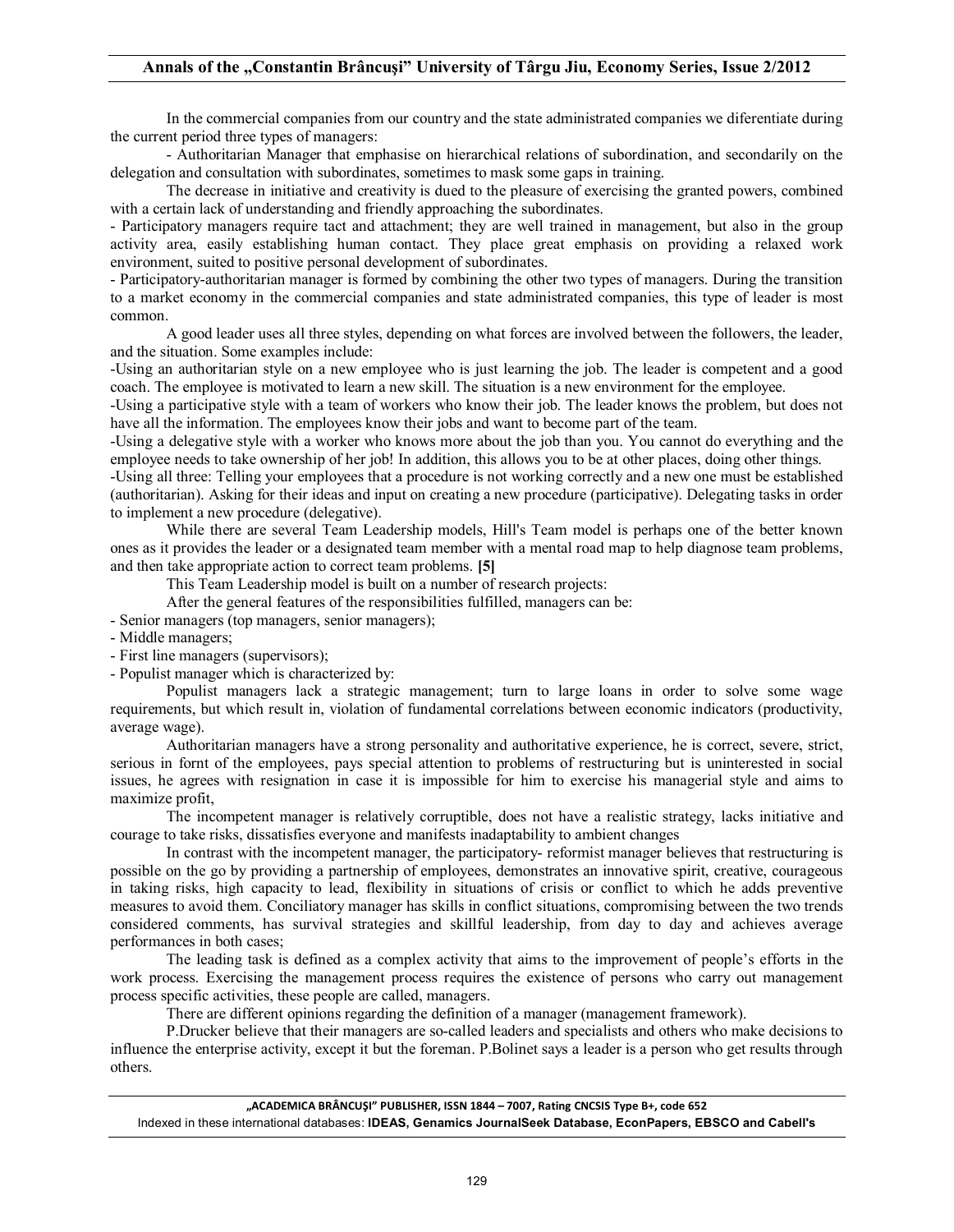In a unanimously accepted definition by most specialists, the manager (management framework) is defined as the person who occupies a leadership position in a socio-economic organization, regardless the hierarchical level.

In terms of managing an enterprise, it is defined as the person who acts to transform tasks into concrete actions for efficient use of enterprise resources and profit growth, to mobilize and motivate employees in their work process.

There are two categories of requirements requested to the manager.

A. Requirements relating to personality.

Personality involves two sides.

A. instrumental side – given by skills that are themselves of two kinds:

- work in developing leadership: flair, intuition, spontaneity, communication skills, decision making, ability to manage people, desire to lead.
- basic job-related skills which, if they exist, ensure the acquisition of professional competence;

B. operative  $act - given by$ :

• temperament and energy resources;

• character.

Personality is a result of four factors:

• physical environment (climate, food);

• the social environment (land, family, education);

• constitution and temperament of the subject;

• habits and skills gained under the effect of previous influences (lifestyle, food hygiene);

This represents the manner of expression of personality in the relationships of men with the environment and himself, manner that is adjusted by social norms of behavior in social- historical systems.

These items related to health, vigor, skill, energy, balance, self-control, imposed by the necessity of animation of the subordinates in work and maintaining a relaxed work environment.

#### **III. Requirements relating to intellectual qualities.**

Not just once, practice in management area has shown that, manager effectiveness depends on high intellectual potential, the knowledge of principles, methods and management techniques that are acquired through learning, but aslo innate positive character traits.

These are: intelligence, ability to recognize, accept and apply the new, ability to think clearly, memory, imagination, ability to predict, practical thinking (for solving current problems), theoretical thinking for generalization and abstraction.

Types of managers and management styles.

According to Swiss psychologist Carl Jung, there are two human types:

a extraverts - people opened to the outside world, sweeping, outward, in which objective tendencies prevail;

b introverts - internalized people, deepened in their own world, meditative, reserved, in which subbjective tendencies prevail;

This polarization of human types is varied by intermediate types. You can specify in this respect the following human types:

a Balanced - meditative but energic people, adaptable but with reservations, open to the outside world, but the filtered by introspection. Balanced people are the prototype of the leader.

b Compensated - people to which the types of extroverted and introverted can only temporarily coexist, alternating with a certain periodicity. People in this category accumulate facts, observations, meditate on them, draw conclusions and verify them.They represent the type of creator.

Human type managers manifest themselves daily by management style.

We distinguish the following:

a. participatory democratic style in which we establish: concern for business objectives without neglecting the problems of subordinates, ease in establishing and maintaining human contact, broad delegation of authority, responsibility, tact, kindness, attachment;

b. autocratic style represents the negative of the style above: no consultation, placing forefront the formal authority, lack of trust in subordinates, lack of delegation, excessive control and guidance;

c. participative - authoritative style, frequently met, presents characteristics from both styles presented.

d. An excellent manager observes skills, talents most deeply hidden of a person and tries to highlight them to make each person exceed its limits.

e A remarkable manager sees the potential of others and has to sum up a series of essential features such as: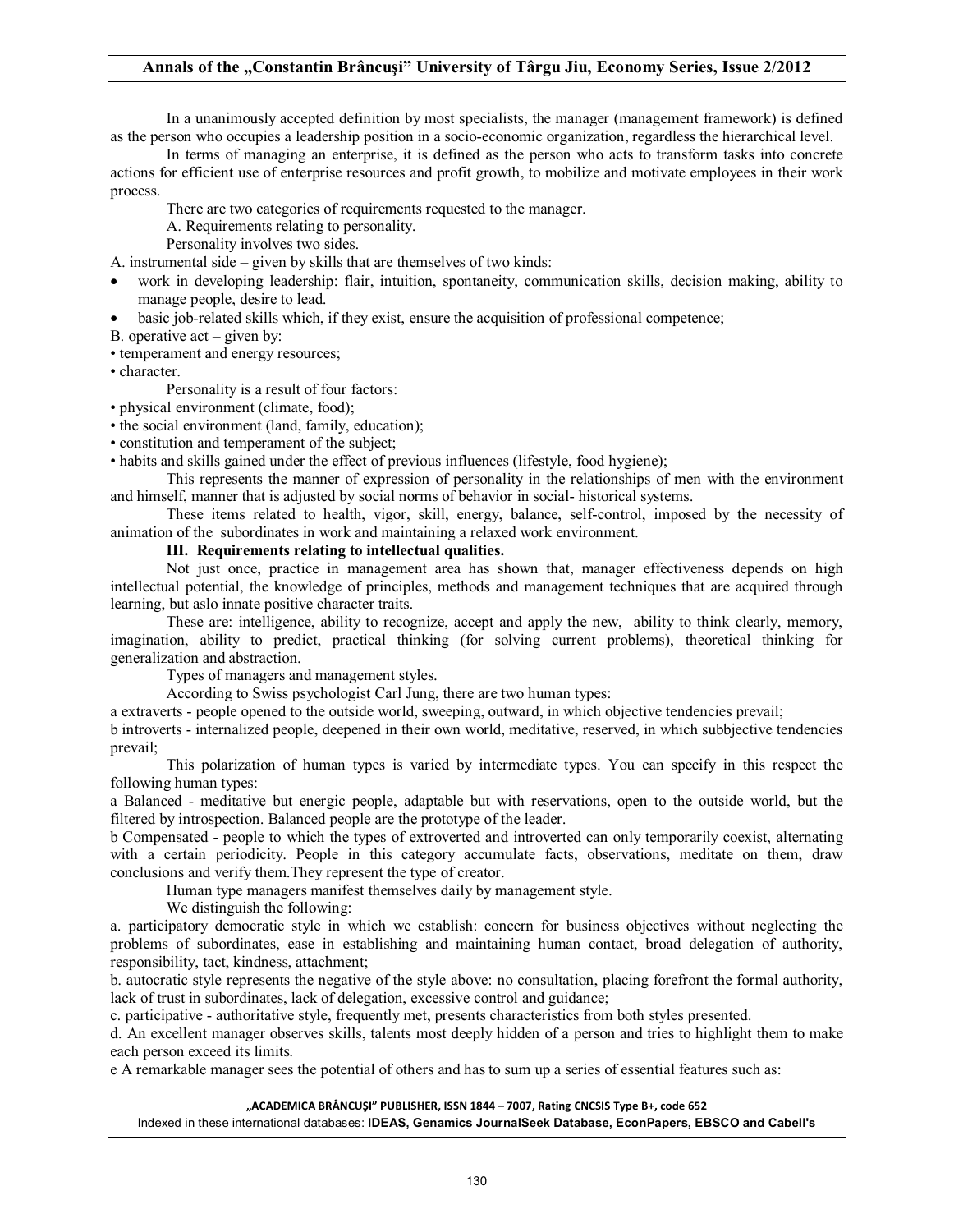1. Structuring. A manager must surely set the parameters, reference rules and content parameters and the structure in which we work, and these limits to not affect the activities or projects and must know how to work within these structures.

2. Creativity. The difference between competent and excellent is and must be precisely through this feature. Creativity represents the "spark" that propels projects and attracts attention of others, but also it's the "ingredient" that unites different parts to become a whole.

3. Intuition. Intuition can be defined as the capacity of knowing without using rational thought process, but also the fundamental basis of emotional intelligence. More the intuition is developed, more the manager is stronger.

4. Commitment. A manager must undertake to ensure successful completion of a project or ensuring the success of the team as a whole. For this he must have vision over the project and to coordinate the team result.

5. Knowledge. An essential for anyone is basic knowledge. For a manager, the knowledge about the business must be fully integrated to become part of their being. Thus, the manager can focus on employee development opportunities to reach the same level of understanding of the process, but also on its needs, living in the light of knowledge.

6. Flexibility. It is one of the most valuable qualities of a manager and requires openness, openness that gives the manager the ability to adapt quickly to need.

7. Humanity. Managers close to the employees are valued by them, but also those who do not disdain to be themselves in front others. Employee loyalty is a certainty for managers when the latter complies and creates a close and friendly relationship with the employee.

8. Discipline. By discipline is meant the ability to choose and to live from the things that we care.Discipline as autoinduction can be fun, but it is one of the most important traits of a manager.

9. Relaxation. An excellent manager not only produces excellent results for the company, but also has some fun in the process. A state without too much conflict, relaxing, helps the team move forward in achieving goals.

10. Overview, details. An excellent manager will always have a very good overview, but at the same time, will be able to execute the small details of a project.Small details create a bigger picture. A manager will be able to do both: to think for the future, but be careful and to present details.

| No.              | <b>REQUESTS</b>                      | <b>ABSOLUTELY</b>       | <b>NECESSARY</b> | <b>DESIDERATED</b> |
|------------------|--------------------------------------|-------------------------|------------------|--------------------|
| crt.             |                                      | <b>NECESSARY</b>        |                  |                    |
| $\theta$         | 1                                    | $\overline{\mathbf{c}}$ | 3                | $\boldsymbol{4}$   |
| I.               | Preparation                          |                         |                  |                    |
| 1.               | Professional                         | X                       |                  |                    |
| $\overline{2}$ . | Management science                   |                         | X                |                    |
| 3.               | Economic knowledge                   |                         | $\mathbf X$      |                    |
| 4.               | Legal knowledge                      |                         | X                |                    |
| 5.               | Knowledge of administration          |                         | $\mathbf X$      |                    |
| 6.               | Knowledge of psychology              |                         | $\mathbf X$      |                    |
| П.               | <b>Experience</b>                    |                         |                  |                    |
| 1.               | The unit profile                     |                         |                  | X                  |
| $\overline{2}$ . | Leading                              |                         | X                |                    |
| Ш.               | <b>Psychological qualities</b>       |                         |                  |                    |
| 1.               | General intelligence                 | X                       |                  |                    |
| $\overline{2}$ . | Flexibility of thought               | X                       |                  |                    |
| 3.               | Creative capacity                    |                         | $\mathbf X$      |                    |
| 4.               | Social value motivation              | X                       |                  |                    |
| 5.               | Positive characterological<br>traits | X                       |                  |                    |
| 6.               | Willfully qualities                  | X                       |                  |                    |
| 7.               | Strong temperament mobile            |                         |                  | $\mathbf X$        |

### **Tabel nr.1 PSIHOSOCIOPROFESIONAL MANAGER PROFILE DIAGRAM**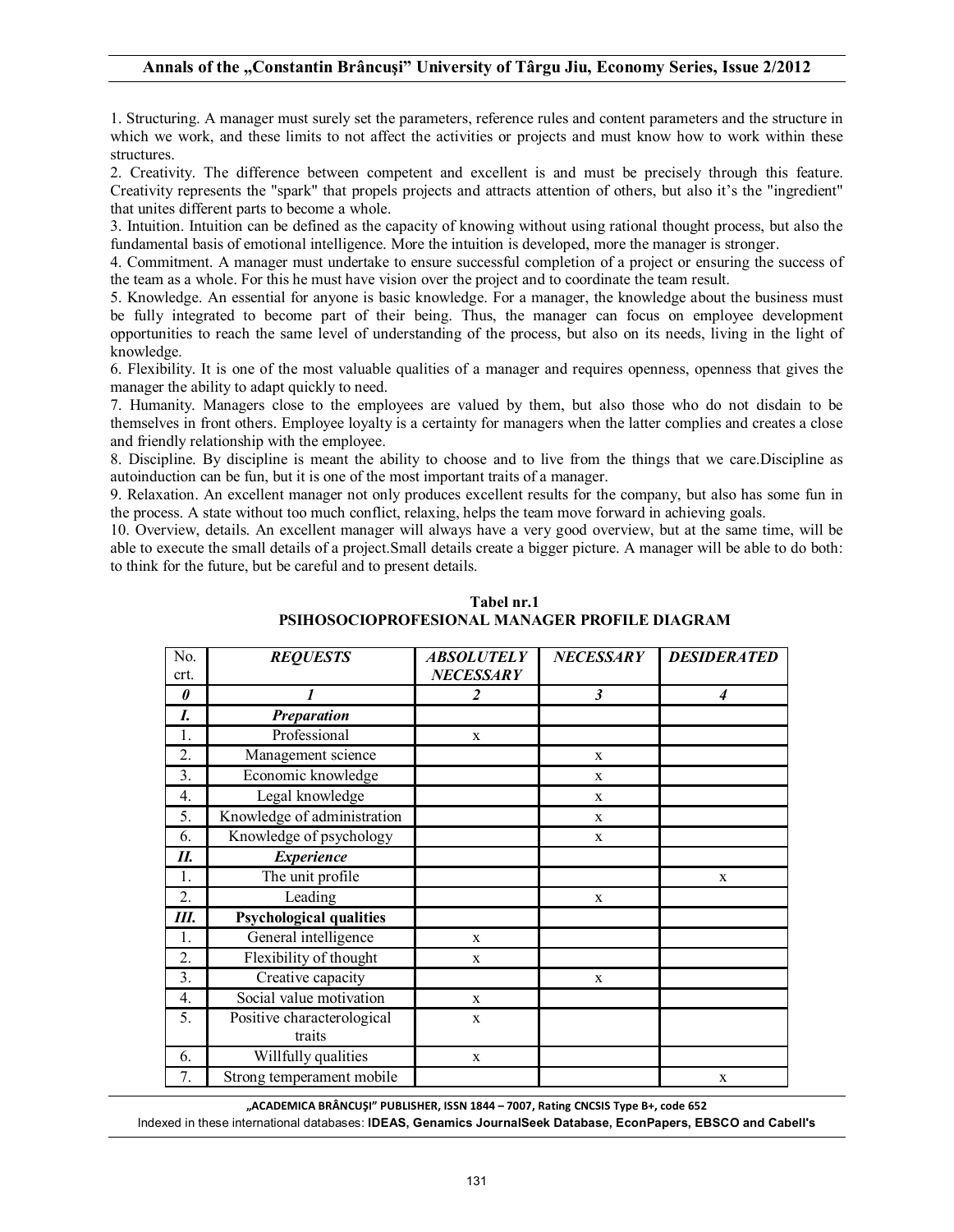|     | balanced             |   |  |
|-----|----------------------|---|--|
| IV. | <b>Behavior</b>      |   |  |
| .,  | Sociability          | x |  |
|     | Fluent speaking      | x |  |
| J.  | Correct posture      |   |  |
|     | <b>Health Status</b> |   |  |
|     | Good                 |   |  |

#### **IV. Lideship Function.**

Leaders: Born or Made?

This is the most basic and most often-asked question about leadership. To cut to the chase, the answer is: ", mostly made." The best estimates offered by research is that leadership is about one-third born and two-thirds made. The job of leading an organization, a military unit, or a nation, and doing so effectively, is fantastically complex. To expect that a person would be born with all of the tools needed to lead just doesn't make sense based on what we know about the complexity of social groups and processes.

The fact that leadership is mostly made is good news for those of us involved in leadership development leaders can indeed be developed. Yet, there is some "raw material," some inborn characteristics, that predispose people to be and become leaders. What are some of the inborn qualities? A leader may not always be a manager.

Often with small groups, it is not the manager who emerges as the leader. In many cases it is a subordinate member with specific talents who leads the group in a certain direction. *"Leaders must let vision, strategies, goals, and values be the guide-post for action and behaviour rather than attempting to control others."* **[6]**

A lot has been said about leaders and managers in literature and more has been written.

F.W. Taylor has studied and analyzed deeply and systematically lidership but without reaching a common ground on the notion of leaders and the method of studying this notion.

Leadership is one of the five functions of management. **[7]**

Through his research started in the 50s, F.Fiedler, whose concerns focused on the leading style, showed how leadership practice is strongly influenced by situational context and the effectiveness of group activity is conditioned by the personality of the leader and the context gives the leader enough power to control.

For the two terms of the relationship leader-situation, Fiedler proposes the following measures: 1. The personality of the leader, expressed by "note the least favorite fellow-laborers", which outlines on the basis of a questionnaire a leader's feedback to the subordinates with whom he does not want to work with.

The leader who can favorably appreciate subordinates, giving them a high grade, practice a people oriented leadership, in other words based on close impersonal relationships with subordinates and without giving much attention to the adverse effects that the least favorite subordinates have on group performance. Instead, the leader who grades low the least favorite subordinates is task oriented and aims to fullfill them at the risk of strained relationships with some subordinates;

2. The situation, classifies through three factors: leader-subordinate relationships, power leader position, ie the extent to which he can demand from the subordinates to accept his provisions (which depends on the rewards and the penalties he can give, on the position he occupies in the hierarchy of the organization), task structure, ie the degree to which this can be provided or programmed. By combining these elements and the different dimensions that specific situations may have, the quoted author determines the relationships between situational variables and appropriate ways to practice leadership. **[8]**

#### **V. Qualities of a good leader.**

Leadership and management are two notions that are often used interchangeably. However, these words actually describe two different concepts.

Leadership is the main component of change, providing vision, and dedication necessary for its realization. Leadership is a skill that is formed by education, experiences, interaction with people and inspiring, of course, practice. Effective leadership depends largely on how their leaders define, follow and share the vision to followers.

Leadership is just one important component of the directing function. A manager cannot just be a leader, he also needs formal authority to be effective. *"For any quality initiative to take hold, senior management must be involved and act as a role model. This involvement cannot be delegated."* **[9]**

The leaders are responsible to make their views as relevant to followers and to motivate them in the manifestation of the vision. So, a good leader is one who has the ability, and responsibility to lead, motivate, inspire and seek ways of action, thus making followed.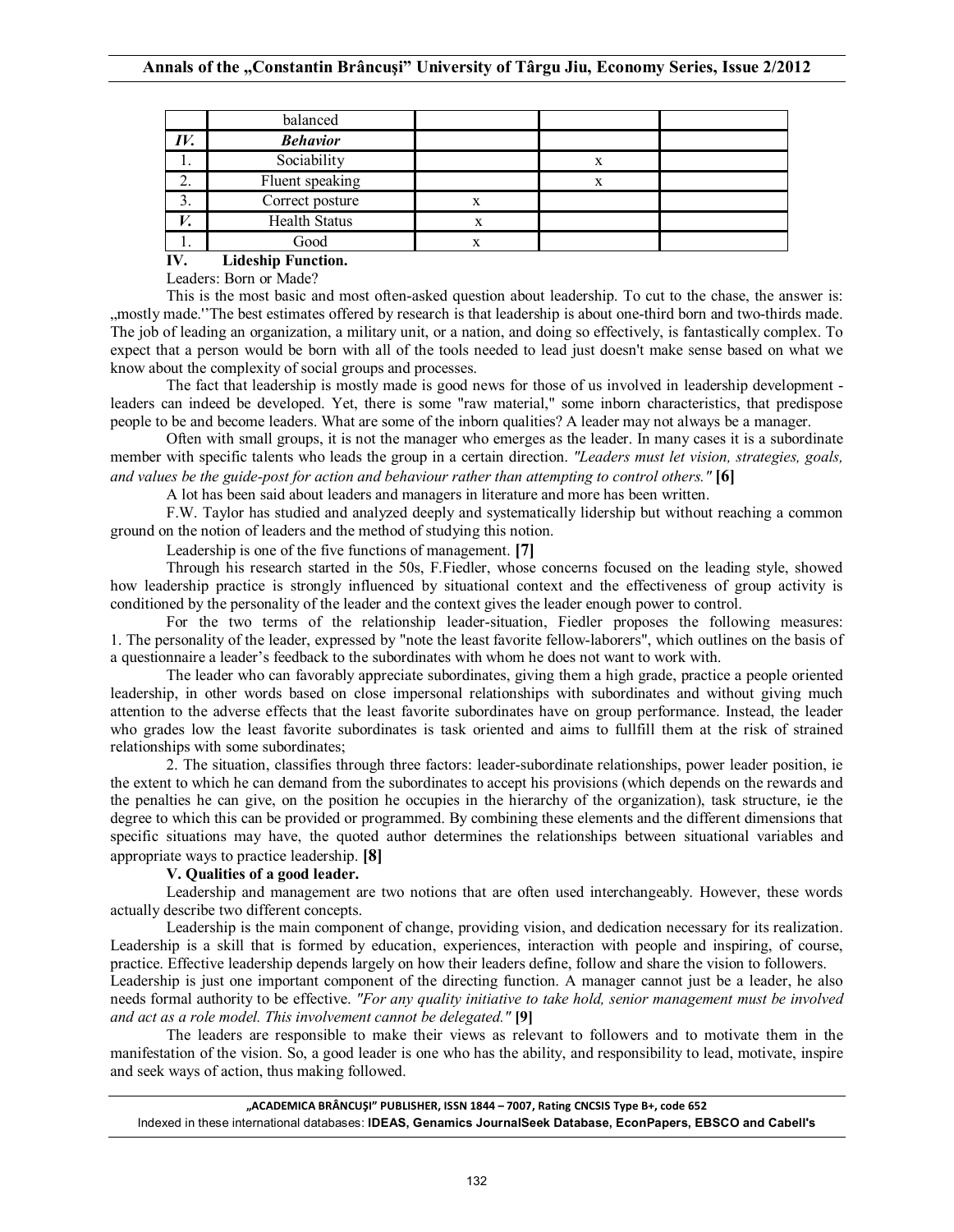Developing leadership skills means that the process should be started as early, at a young age. An important aspect of leadership in education is that it is not realized only in a formal setting, the models of leadership in society and also theopportunities to practice leadership have a special role.

Leadership emergence depends always on the interaction between leaders, followers and situation. For this reason, there is no "formula" of leadership that can be applied universally, every person, group, company has its own style of leadership. The situational nature of leadership makes it possible that, depending on context, a person to be both leader and follower.

The main features of authentic leaders, regardless of their field, are: vision, integrity, competence, responsibility, trustworthiness, responsibility, empathy and enthusiasm. The main components of leadership are therefore: vision and integrity. The vision orientates the leader to future, and integrity and realism are what makes him live in the present.

A lack of leadership is often seen as a roadblock to a team's performance. As Stewart and Manz writes, "More specifically, work team management or supervision is often identified as a primary reason why self-management teams fail to properly develop and yield improvements in productivity, quality, and quality of life for American workers." **[10].**

This topic is very delicate. Different people require different styles of leadership. The new international environment has imposed as a necessity, the approach of the term leader. The contribution of outstanding men in this area where management intersects group psychology and behavioral theories of organizations has translated into an increase in professionalism in addressing this issue.A team leader must know how to create an environment based on trust and open communication.

What makes a person want to follow a leader? People want to be guided by those they respect and who have a clear sense of direction. To gain respect, they must be ethical. A sense of direction is achieved by conveying a strong vision of the future. When a person is deciding if he respects you as a leader, he does not think about your attributes, rather, he observes what you *do* so that he can know who you really *are.*

He uses this observation to tell if you are an honorable and trusted leader or a self-serving person who misuses authority to look good and get promoted. Self-serving leaders are not as effective because their employees only obey them, not follow them. They succeed in many areas because they present a good image to their seniors at the expense of their workers.

You must have an honest understanding of who you are, what you know, and what you can do. Also, note that it is the followers, not the leader or someone else who determines if the leader is successful. If they do not trust or lack confidence in their leader, then they will be uninspired. To be successful you have to convince your followers, not yourself or your superiors, that you are worthy of being followed.

When a leader tells a team member "let me show you how to" the motivation of the leader is to finish the work faster. But a good leader knows that you have to leave the team to fend for themself at first, so they do not become dependent on him. The leader will always be critical, but he should know how to make a constructive criticism.

The quality of leadership was and is very important. In international affairs, because of globalization, the leader has become increasingly necessary. To be considered a good leader you need to know how to recognize and congratulate the team for their accomplishments and achievements of the team and team members.

The leader communicates both good and bad. It is always difficult to get criticism, but if the leader stresses also the good this will make hard things to be perceived easily. He must know how to motivate and inspire team members.

The leader is required to give clear suggestions to the members of the team about improving their operations. A good leader should not use phrases like: "Yes, but ..." or "We tried this before." In general, most of the team members believe they can coordinate the team, but more and more experts say that being a good leader seems to be innate.Leadership consists in influencing people so that they devote all their efforts voluntarily to achieve common goals. **[11].**

G.Dessler in his conception appeciated the same thing, considering "... lidership, for the manager, means influencing his subordinates to lead them, voluntarily, to achieve objectives". **[12].**

Diverse literature that addressed the concept of leadership has led some experts to assert that "there is nolidership". **[13].**

From my point of view, a good manager has to account for a number of managerial qualities, such as intuitive understanding of others, extroversion, perseverance, ambition, resistance to stress, likeness of power, to show determination, tolerance, ambiguity, uncertainty, for which he must take measures to eliminate, easy passage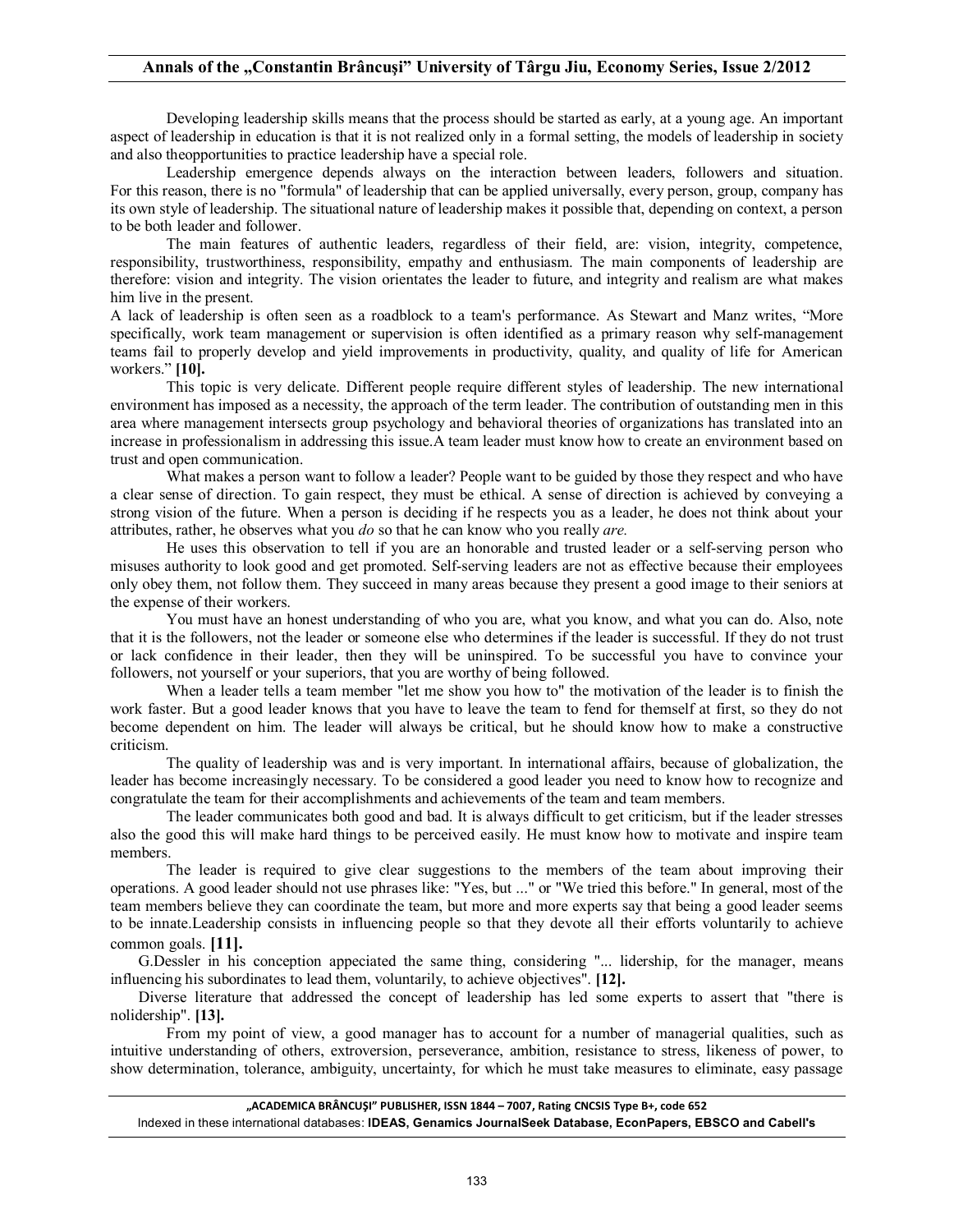from one activity to another, from one situation to another, and one of its strengths being decision taking and to like challenges.

In the same line of thought, a good manager should not be indecisive, timid and not to like to talk with people, to prefer not to take decisions, to be perfectionist, to tolerate aggression and stupidity, to feel guilty for things that went wrong, to allow exacerbation of self-consciousness, not to be rational in any activities, to exhibit gentleness and kindness to those around him, to give priority to activities from his spare time or to not understand others.

The leader has become a vital element of successful business.

## **VI.Concluzii.**

During the last decades, different quality management concepts, including total quality management (TQM), six sigma and lean, have been applied by many different organisations. Although much important work has been documented regarding TQM, six sigma and lean, a number of questions remain concerning the applicability of these concepts in various organisations and contexts. Hence, the purpose of this paper is to describe the similarities and differences between the concepts, including an evaluation and criticism of each concept.

The transformational leader's focus is directed toward the organization, and his or her behavior builds follower commitment toward organizational objectives, while the servant leader's focus is on the followers, and the achievement of organizational objectives is a subordinate outcome. The extent to which the leader is able to shift the primary focus of leadership from the organization to the follower is the distinguishing factor in classifying leaders as either transformational or servant leaders.

Whereas leaders are seen as charismatic and often are admired and held in high esteem, managers frequently are thought of as the organization's taskmasters with a whip in one hand and a bullhorn for screaming out orders in the other hand.

Leadership and management may be similar in a few ways, they have many very distinct differences. It is unusual for one person to have the skills to serve as both an inspiring leader and a professional manager. In large, complex organizations, these two distinct roles are even more difficult to assimilate in one person, and the tendency is to set leadership skills aside in favor of managing the workplace. Understanding the differences between leadership and management can ensure that employees know when and how to apply each set of characteristics for given processes.

The maintenance of a distinction between management and leadership behaviours at the conceptual and/or practical level negates the search for a "practical theory" of leadership. If management is viewed as an art, management and leadership behaviours are inextricably intertwined in an organisational setting. Both activities are part of the cultural action of an organisation.

#### **REFERENCES :**

**[1]. Mescon M., Albert M., Khedouri F**., Management, Third Edition Harper-Row, Publishers, N.Y., 1988 pag.464.;

**[2]. Drucker Peter Ferdinand**, The Practice of Management, N.Y., Harper Row, 1954 , pag.159;

**[3]. Pascale Richard**, Managing on the Edge, Penguin Book, 1990, pag.65 ;

**[4]. Fenton John**, 101 Ways to Boost Your Business Performance, Mandarin Business, 1990, pag.113;

**Fiedler Fred**, A Theory of Leadership Effectiveness, Mc Graw-Hill Book Company,New York,1967

**[5]. Northouse Peter Guy.,** Leadership Theory and Practice. (3rd ed.), Thousand Oaks, CA: Sage Publications, Inc., 2007;

**[6]. Predpall Daniel. F.**, Developing Quality Improvement Processes In Consulting Engineering Firms, Journal of Management in Engineering, May-June 1994, pag.30-31;

**[7].** J **Schermerhorn Jr. J.R., Cattaneo R.J., Smith R.E.**, Management for productivity, First canadian edition, Wiley&Sons, Toronto, N-Y, 1988, pag.277; **Ivanchevich J.M., Donnely J.H., Gibson J.L**., Management, B.P.I./Irwin, Homewood, Boston, Fourth Edition, 1989, pag.293; **Schermerhorn Jr. J.R**., Management.Fifth Edition, John Wiley&Sons, Inc.,NY, 1996, pag.320; **Hellriegel Don, Slocum Jr. John W.,** Management, Seventh Edition South Western College Publishing, Cincinatti, Ohio, 1996, pag.6 ;

**[8]. Fiedler Fred**, A Theory of Leadership Effectiveness, Mc Graw-Hill Book Company,New York, 1967, pag.34;

**[9]. Predpall Daniel. F.**, Developing Quality Improvement Processes In Consulting Engineering Firms, Journal of Management in Engineering, May-June 1994, pag. 30-31;

**[10]. Stewart, G. L., & Manz, C. C**., Leadership for self-managing work teams: A typology and integrative model, Human Relations, 1995, pag.748 ;